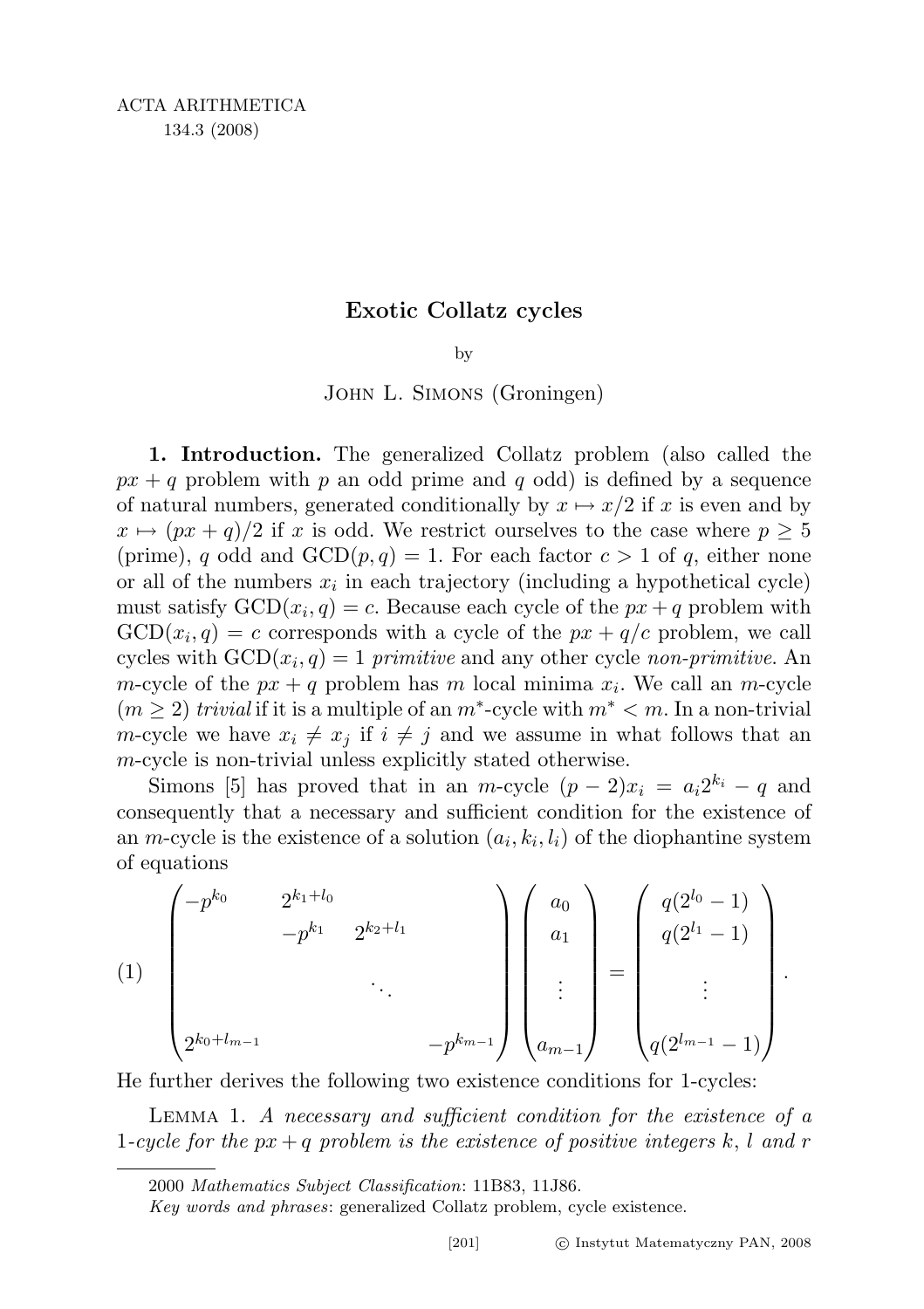(odd) such that  $2^{k+l} - p^k = q \cdot r$  and the existence of an odd integer  $x_0$  such that

$$
x_0 = \frac{p^k - 2^k}{(p-2)r}.
$$

COROLLARY 2. If, and only if,

$$
x_0 = \frac{(p^k - 2^k)q}{(p-2)(2^{k+l} - p^k)} \quad \text{and} \quad \text{GCD}(x_0, q) = 1
$$

then there exists a primitive 1-cycle with minimal element  $x_0$ .

Let  $C(m, p, q)$  be the number of primitive m-cycles of the  $px+q$  problem and let  $C(p,q) = \sum_{m} C(m,p,q)$ . Let  $B(m,p,q)$  be the number of primitive and non-primitive m-cycles of the  $px + q$  problem and let  $B(p, q) =$  $\sum_{m} B(m, p, q)$ . Let  $S(p)$  be the set of primes q such that

$$
2^{k+l} - p^k = q
$$

has a solution with  $k \geq 2$ . In this paper we derive the following results:

- For each p, there exist infinitely many  $px + q$  problems with  $C(1, p, q)$  $>1$ .
- For each p and  $d > 0$ , there exist infinitely many  $px + q$  problems with  $C(p,q) > d.$
- Let p be fixed. If  $S(p)$  is an infinite set (conjectured, no proof) then for each  $d > 0$  there exist infinitely many  $px + q$  problems (q prime) with  $C(p,q) > d$ .

Matthews [4] conjectured that (i) if  $p = 3$  then all trajectories end in a cycle, (ii) if  $p \geq 5$  then almost all trajectories are divergent, (iii)  $B(p,q) < \infty$ . Lagarias [3] conjectured (i)  $C(3, q) \geq 1$ , (ii)  $C(3, q) < \infty$  and proved that occasionally  $C(3, q)$  takes large values. Brox [2] and Simons & de Weger [6] proved  $C(m,3,1) < \infty$ . Simons [5] proved  $C(m,p,q) < \infty$ . Belaga & Mignotte [1] numerically showed that there exist  $3x+q$  problems with many primitive cycles. Our results formally agree with Matthews' second and third conjecture, however  $px+q$  problems with arbitrarily many cycles can be seen as exotic exceptions to the empirical divergent behavior of  $px + q$  problems  $(p \geq 5)$ .

2. Generalized Collatz sequences with q odd. From Lemma 1 it follows directly that for each prime  $p$  there exist infinitely many  $q$ -values for which the  $px+q$  problem has a 1-cycle. Simply set  $q = 2^{k+l}-p^k$  for each pair  $(k, l)$ . Then Lemma 1 applies with  $r = 1$ . Consequently, the  $px + q$  problem has a 1-cycle with minimal element  $x_0 = (p^k - 2^k)/(p-2)$ . For each p we can construct a value for q such that the  $px + q$  problem has a primitive 1-cycle.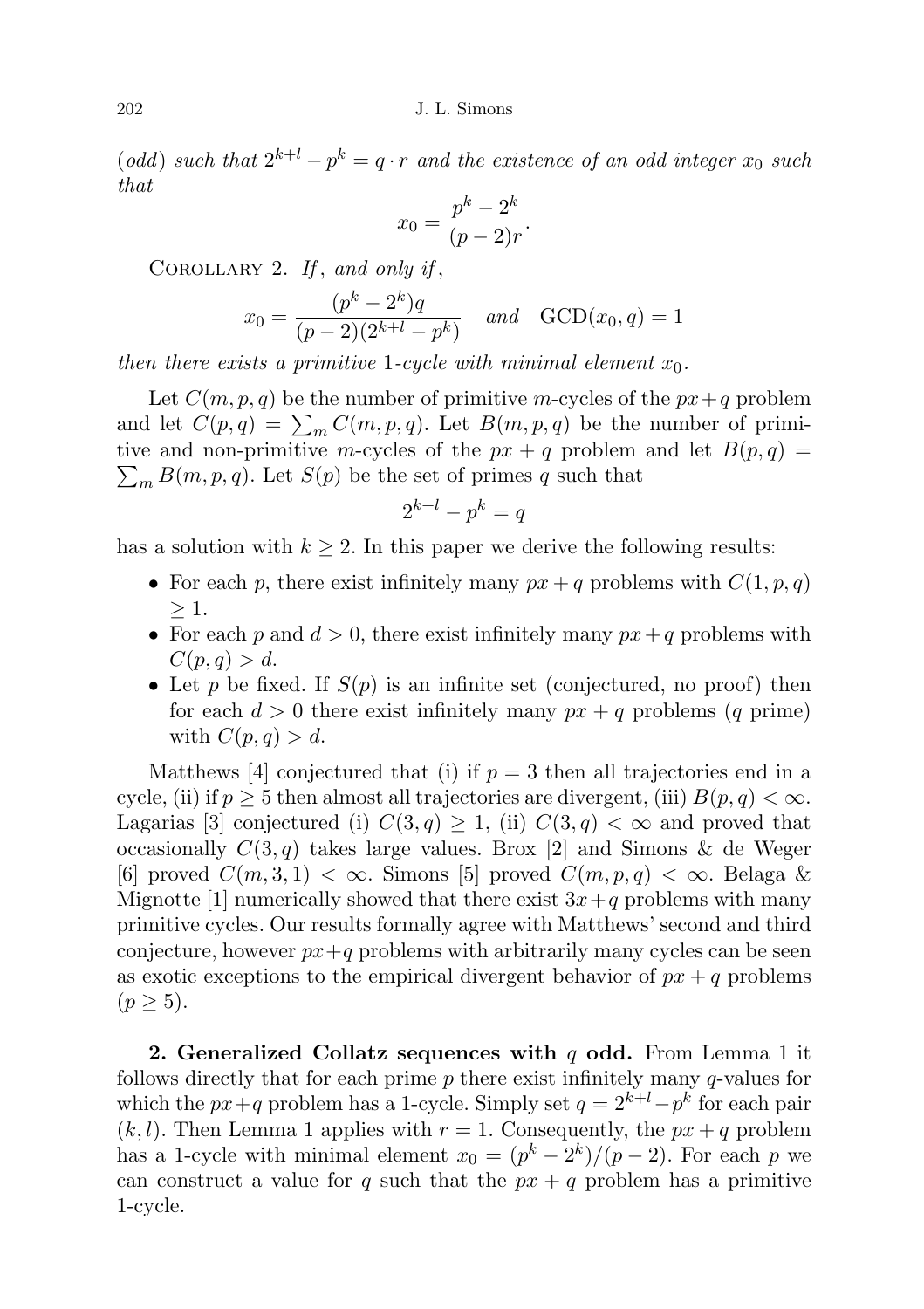LEMMA 3. Let  $p \geq 5$  be a prime. For each  $k \geq 2$  and  $l > (\log_2 p - 1)k > k$ , let

$$
u = \frac{p^k - 2^k}{p - 2}
$$
 and  $v = 2^{k+l} - p^k$ .

The px + q problem with  $q = v/\text{GCD}(u, v)$  has a primitive 1-cycle.

*Proof.* Set  $x_0 = u/\text{GCD}(u, v)$ . Then

(2) 
$$
x_0 = \frac{u}{\text{GCD}(u, v)} = \frac{u \cdot q}{v} = \frac{(p^k - 2^k)q}{(p - 2)(2^{k+l} - p^k)}.
$$

Further, we have

$$
\text{GCD}(x_0, q) = \text{GCD}\left(\frac{u}{\text{GCD}(u, v)}, \frac{v}{\text{GCD}(u, v)}\right) = 1.
$$

We now distinguish two cases:

- 1.  $q = 1$ . Then  $2^{k+l} p^k = v = q \cdot v$  and  $x_0 = (p^k 2^k)/(p 2)v$ . Hence Lemma 1 applies.
- 2.  $q \geq 3$ . Because  $GCD(x_0, q) = 1$ , Corollary 2 applies.

In both cases the  $px + q$  problem has a primitive 1-cycle.

Lemma 3 generates for fixed p infinitely many values  $q = v/\text{GCD}(u, v)$ for which the  $px + q$  problem has a primitive 1-cycle. These q-values are not necessarily different. However, each new pair  $(k, l)$  generates a new pair  $(u, v)$ . Now either the  $px + v$  problem has a primitive 1-cycle with k odd and l even elements or the  $px + q$  with  $q = v/\text{GCD}(u, v)$  problem has such a primitive 1-cycle. Because  $C(1, p, v) < \infty$  and  $C(1, p, q) < \infty$  the infinite sequence of pairs  $\{k, l\}$  must generate an infinite sequence either of  $px + v$ problems with a primitive 1-cycle and/or an infinite sequence of  $px + q$ problems with a primitive 1-cycle. Hence we have

COROLLARY 4. For each  $p$  there are infinitely many  $q$ -values for which the  $px + q$  problem has a primitive 1-cycle.

Consider as an example the case  $p = 5$ :

- For  $k = 2$  and  $l = 3$  we have  $u = v = 7$ , hence  $x_0 = q = 1$ . The  $5x + 1$ problem has the primitive 1-cycle  $(1, 3, 8, 4, 2)$ .
- For  $k = 2$  and  $l = 4$  we have  $u = 7$  and  $v = 39$ , hence  $x_0 = 7$  and  $q =$ 39. The  $5x+39$  problem has the primitive 1-cycle  $(7, 37, 112, 56, 28, 14)$ .
- For  $k = 2$  and  $l = 5$  we have  $u = 7$  and  $v = 103$ , hence  $x_0 = 7$ and  $q = 103$ . The  $5x + 103$  problem has the primitive 1-cycle  $(7, 69, 69)$ 224, 112, 56, 28, 14).
- For  $k = 3$  and  $l = 4$  we have  $u = 39$  and  $v = 3$ , hence  $x_0 = 13$  and  $q = 1$ . The  $5x+1$  problem has the primitive 1-cycle  $(13, 33, 83, 208, 104, 52, 26)$ .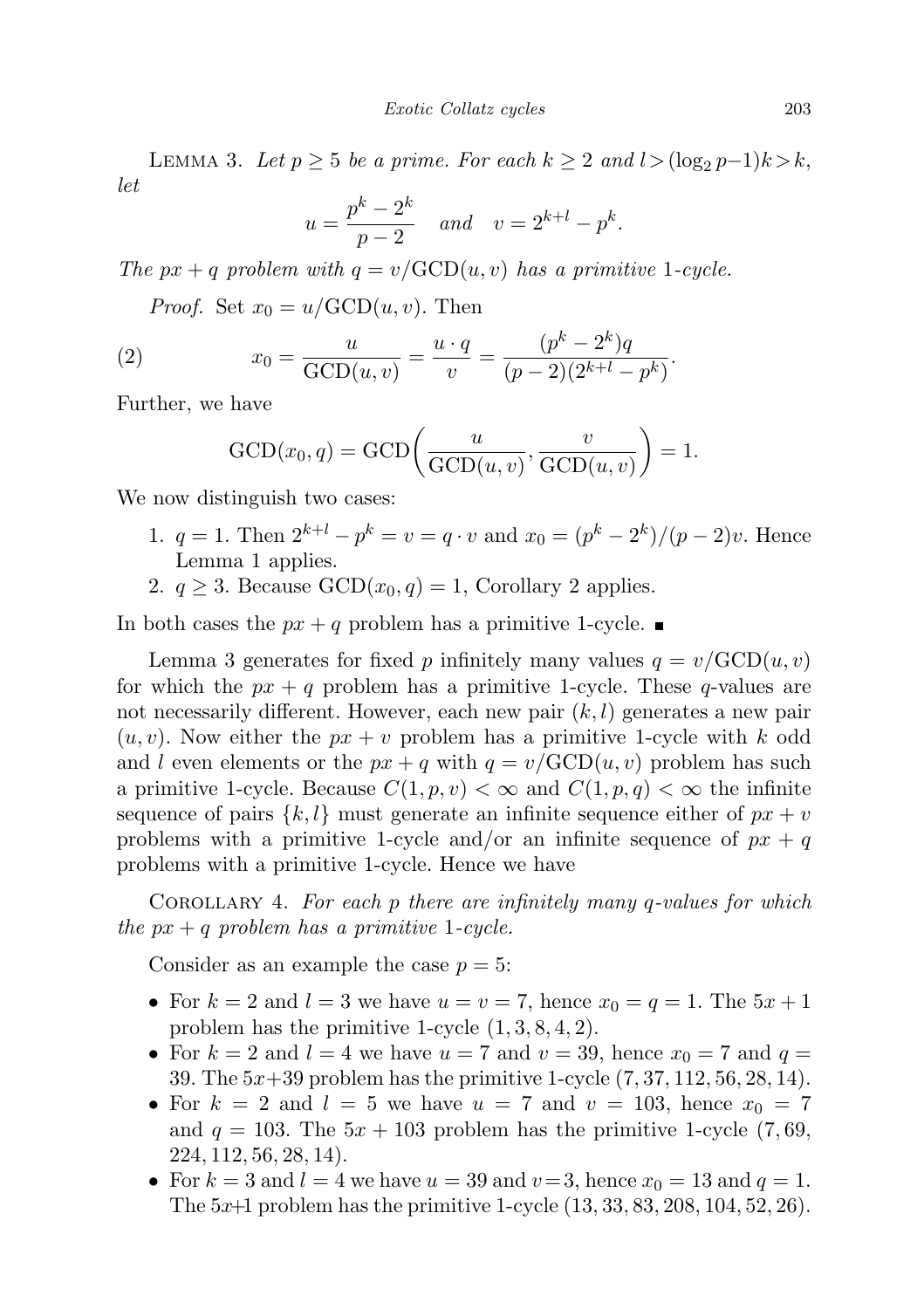Note that q can be 1, prime or composite. Because the  $5x + 1$  problem has exactly two 1-cycles [5], for no other pair  $(k, l)$  can reduction to the  $5x + 1$ problem occur.

If for the  $px + q$  problem a 1-cycle exists with  $k \geq 2$ , then m-cycles with  $m \geq 2$  also exist. This follows from the general solution of the system (1):

$$
\Delta a_i = q \cdot [p^{k_{i+1}+k_{i+2}+\cdots+k_{i-1}}(2^{l_i}-1)+2^{k_{i+1}+l_i}p^{k_{i+2}+\cdots+k_{i-1}}(2^{l_{i+1}}-1) + \cdots + 2^{k_{i+1}+l_i+k_{i+2}+l_{i+1}+\cdots+k_{i-1}+l_{i-2}}(2^{l_{i-1}}-1)].
$$

If  $\Delta = 2^{k+l} - p^k = q$  then each choice for  $k_i$  and  $l_i$  results in an integral  $a_i$ . Given  $\sum_{i=0}^{m-1} k_i = k \ge 2$  and  $\sum_{i=0}^{m-1} l_i = l \ge 3$  and any choice for  $k_i$ , we can choose (cyclic) different values for  $l_i$  which result in a new m-cycle.

- The  $5x+7$  problem has the non-primitive 1-cycle  $(7, 21, 56, 28, 14)$  with  $k = 2$  and  $l = 3$ . There exists one 2-cycle:  $(k_0 = k_1 = 1, l_0 = 1, l_1 = 2)$ resulting in  $(9, 26, 13, 36, 18)$ , which is primitive.
- The  $5x + 39$  problem has the primitive 1-cycle  $(7, 37, 112, 56, 28, 14)$ with  $k = 2$  and  $l = 4$ . There exist two 2-cycles:  $(k_0 = k_1 = 1, l_0 = 1,$  $l_1 = 3$ ) resulting in  $(9, 42, 21, 72, 36, 18)$ , which is non-primitive, and  $(k_0 = k_1 = 1, l_0 = l_1 = 2)$  resulting in  $(13, 52, 26, 13, 52, 26)$ , which is non-primitive and trivial.
- The  $5x + 103$  problem has the primitive 1-cycle  $(7, 69, 224, 112, 56,$ 28, 14) with  $k = 2$  and  $l = 5$ . There exist two 2-cycles:  $(k_0 = k_1 = 1,$  $l_0 = 1, l_1 = 4$ ) resulting in  $(9, 74, 37, 144, 72, 36, 18)$  and  $(k_0 = k_1 = 1,$  $l_0 = 2, l_1 = 3$  resulting in  $(13, 84, 42, 21, 104, 52, 26)$ . Both cycles are primitive.
- The  $5x+3$  problem has the non-primitive 1-cycle  $(39, 99, 249, 624, 312,$ 156, 78) with  $k = 3$  and  $l = 4$ . There exist three 2-cycles:  $(k_0 = 1,$  $k_1 = 2, l_0 = 2, l_1 = 2$  resulting in  $(51, 129, 324, 162, 81, 204, 102)$ , which is non-primitive, and  $(k_0 = 1, k_1 = 2, l_0 = 1, l_1 = 3)$  resulting in  $(43, 109, 274, 137, 344, 172, 86)$  and  $(k_0 = 1, k_1 = 2, l_0 = 3, l_1 = 1)$ resulting in (53, 134, 67, 169, 424, 212, 106), which are both primitive. There exists one 3-cycle:  $(k_0 = k_1 = k_2 = 1, l_0 = l_1 = 1, l_2 = 2)$ resulting in (61, 154, 77, 194, 97, 244, 122), which is primitive.

We denote by  $B^*(m, p, q)$  (resp.  $C^*(m, p, q)$ ) the number of m-cycles (resp. primitive m-cycles) generated by partitioning from a 1-cycle. Clearly,  $B(m, p, q) \ge B^*(m, p, q)$  etc. For special  $px+q$  problems,  $B(m, p, q)$ ,  $C(2, p, q)$ and consequently  $C(p, q)$  can be arbitrarily large.

LEMMA 5. For each prime  $p \geq 5$ , m and  $d > 0$  there exist infinitely many  $q = 2^{k+l} - p^k$  for which  $B(m, p, q) > d$ .

*Proof.* For fixed  $p, k, l, m$ , a (cyclic) new pair of partitions

 $[(k_0, k_1, \ldots, k_{m-1}), (l_0, l_1, \ldots, l_{m-1})]$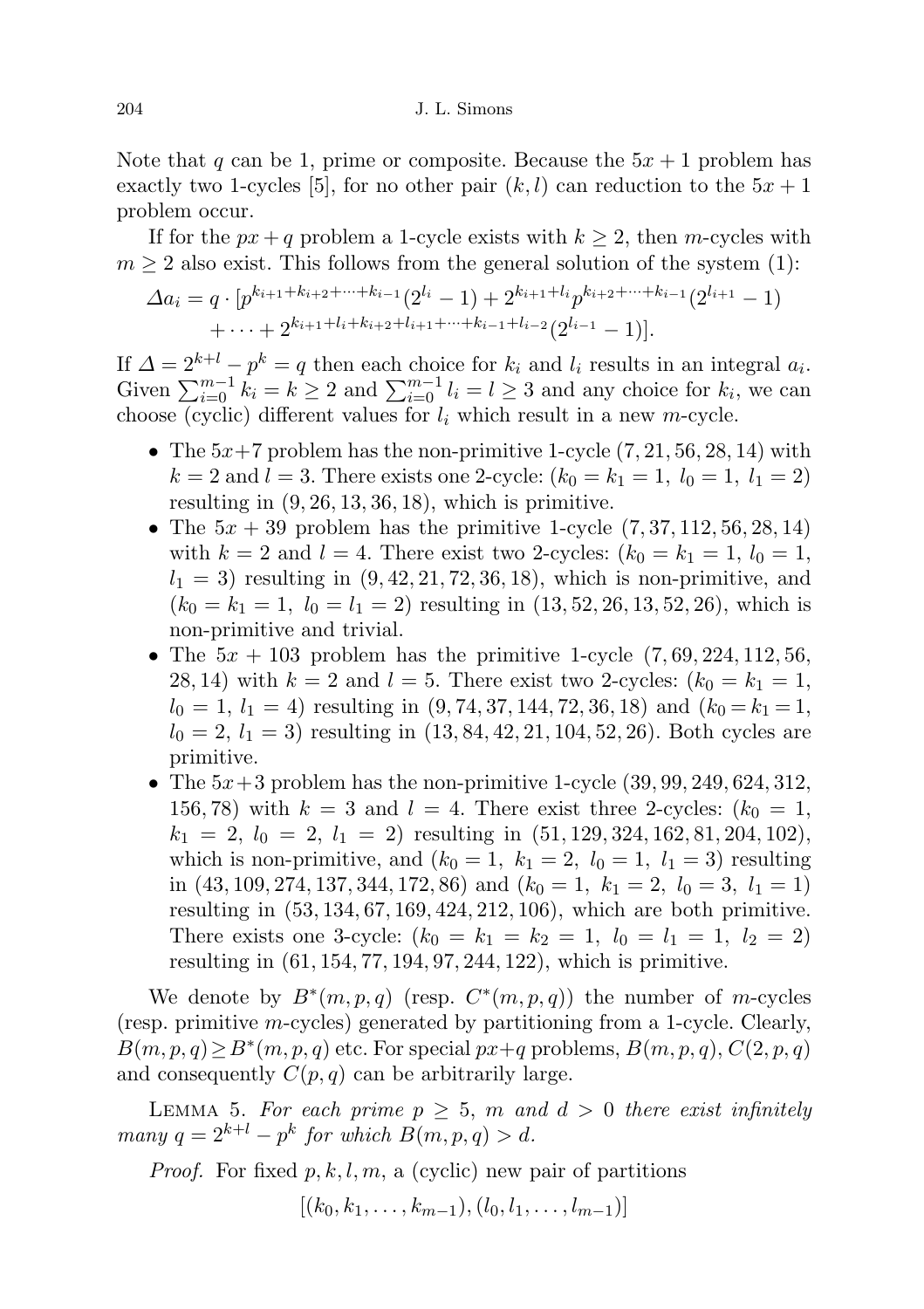generates a new m-cycle. Note that q follows from  $p, k, l$ . For fixed p and m,  $B^*(m, p, q)$  is an increasing function of k and l. So for any p, m and  $d > 0$ we can choose  $k^*, l^*$  such that if  $k > k^*$  and  $l > l^*$  then  $B^*(m, p, q) > d$ . Consequently,  $B(m, p, q) \ge B^*(m, p, q) > d$ .

LEMMA 6. For each prime  $p \geq 5$  and  $d > 0$  there exist infinitely many  $q = 2^{k+l} - p^k$  for which  $C(p, q) \geq C(2, p, q) > d$ .

*Proof.* For each  $d > 0$  we can choose k, l (hence q) such that  $GCD(k, l)$  $= 1$  and  $B^*(2, p, q) > 2d$ . Let  $x_0(j)$  be a local minimal element of the jth 2-cycle. From the matrix system (1) it follows for  $k_0 = k - 1$ ,  $k_1 = 1$ ,  $l_0 = j$ ,  $l_1 = l - j$  that

(3) 
$$
a_0(j) = (p-2)2^j + (2^{l+1} - p).
$$

Using  $(p-2)x_0 = a_0 2^{k_0} - q$  we find

(4) 
$$
x_0(j) = \frac{p^k - 2^k}{p - 2} + (2^j - 1) \cdot 2^{k-1}.
$$

We observe that  $x_0(0)$  is the global minimum of the 1-cycle, hence  $x_0(j+1)$  $-x_0(j) = 2^{j+k}$  for all j, from which it follows that if the jth 2-cycle is non-primitive, then the  $(j-1)$ th and the  $(j+1)$ th 2-cycle is primitive. Such a primitive 2-cycle is non-trivial because  $GCD(k, l) = 1$ . As a consequence we find  $C(p,q) \ge C(2, p, q) \ge C^*(2, p, q) \ge \frac{1}{2}B^*(2, p, q) > d$ .

For  $m \geq 3$  we cannot prove that  $C(m, p, q)$  is arbitrarily large. For fixed  $p, m, d$  and each  $d^* > 0$  we can choose q such that  $B(m, p, q) \ge B^*(m, p, q) > d^*$ . Now suppose  $C(m, p, q) \leq d \leq d^*$ . Then for this pair  $(p, q)$  the number of non-primitive m-cycles is  $B(m, p, q) - C(m, p, q) > d^* - d \geq 0$ . Each non-primitive m-cycle reduces to a different primitive m-cycle for a  $px + r$ problem with  $r | q$ . Now  $C(m, p, r) < \infty$  and consequently  $B^*(m, p, q) \leq$  $B(m, p, q) = \sum_{r} C(m, p, r) < \infty$ . This upper bound for  $B^*(m, p, q)$  could conflict with the lower bound  $d^*$  if the number of different factors of q is small enough. In such cases the assumption  $C(m, p, q) \leq d \leq d^*$  cannot be true, so  $C(m, p, q)$  is arbitrarily large. However if the number of different factors of  $q$  is sufficiently large, the contradiction of the lower and upper bound of  $C(m, p, q)$  cannot be reached.

3. Generalized Collatz sequences with  $q$  an odd prime. Recall that  $S(p)$  is the set of primes q such that  $2^{k+l} - p^k = q$  has a solution with  $k \geq 2$ , thereby excluding the trivial 1-cycle  $(1, 2^{l-1}, \ldots, 2)$  for  $p+q=2^l$ . Such  $px+q$  problems form an interesting subset because of the empirical exceptionality of non-primitive cycles, i.e.  $B(m, p, q) \simeq C(m, p, q)$ . Also, for these  $px+q$  problems,  $C(2, p, q)$  and consequently  $C(p, q)$  can be arbitrarily large.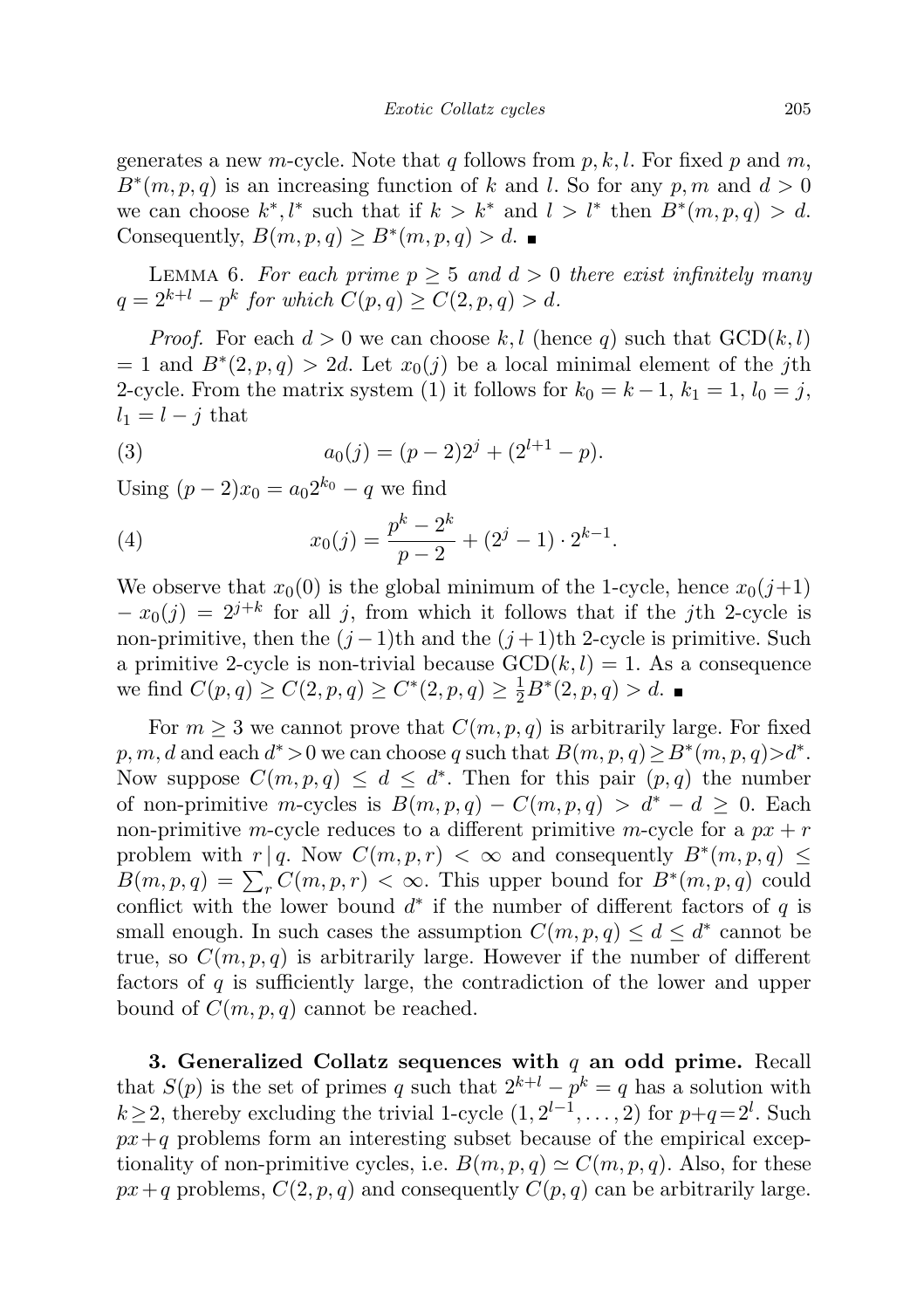LEMMA 7. For fixed p, consider the set of  $px+q$  problems with  $q \in S(p)$ . If  $S(p)$  is an infinite set, then for each  $d > 0$  there are infinitely many  $px+q$ problems with  $C(2, p, q) > d$ .

*Proof.* Let  $q \in S(p)$  satisfy  $B(2, p, q) \ge B^*(2, p, q) \simeq (k-1)(l-1)/2$  $> 2d$ . Consider the set of 2-cycles generated by partitioning from the 1cycle with k odd and l even elements, starting with  $x_0 = (p^k - 2^k)/(p - 2)$ . Similarly to the proof of Lemma 6 we have  $C^*(2, p, q) \geq \frac{1}{2}B^*(2, p, q)$ . Consequently,  $C(2, p, q) \ge C^*(2, p, q) \ge \frac{1}{2}B^*(2, p, q) > d$ . Since  $S(p)$  is an infinite set, for infinitely many  $k^* > k$  and  $l^* > l$  another  $q^*$  (prime) results for which the same reasoning applies.  $\blacksquare$ 

Note that  $C(2, p, 1) < \infty$  and only exceptionally (empirical fact, no proof)  $C(2, p, 1) > 0$ . For a generalization of the proof of Lemma 7 to  $C(m, p, q) > d$ , it is required that for every  $k > 1$  there exist infinitely many primes  $q \in S(p)$ . Since  $C(p,q) \geq C(2,p,q)$  we have without this requirement:

COROLLARY 8. For fixed p, consider the set of  $px + q$  problems with  $q \in S(p)$ . If  $S(p)$  is an infinite set, then for each  $d > 0$  there are infinitely many  $px + q$  problems with  $C(p, q) > d$ .

Trivial m-cycles can exist by definition, but they need not be generated by partitioning if  $q$  is prime.

LEMMA 9. If  $2^{k+l} - p^k = q$  with p, q prime and  $k \geq 2$ , for infinitely many p all the m-cycles of the  $px + q$  problem, generated by partitions from a 1-cycle, are non-trivial.

*Proof.* For the existence of a trivial m-cycle we must have  $GCD(k, l) =$ c > 1. Then  $k = c \cdot v$  and  $l = c \cdot w$  and  $q = [2^{v+w}]^c - [p^v]^{c} = [2^{v+w} - p^v]$  $\cdot [2^{(v+w)(c-1)} + \cdots + p^{v(c-1)}]$ . Now q is prime and the second factor is  $> p+2$ , so  $2^{v+w} - p^v = 1$  hence  $v = 1$  and  $p = 2^{w+1} - 1$ . Consequently, if p is not a Mersenne prime, then all generated m-cycles are non-trivial. If  $p = 2^{w+1} - 1$ and  $q = \sum_{j=0}^{c-1} {c-1 \choose j} 2^{(v+w)(c-1-j)} p^{vj}$  are both prime, then a non-trivial nonprimitive cycle with length  $v + w$  exists.

As a consequence of Corollary 8 and Lemma 9 we have

COROLLARY 10. Consider the  $px + q$  problem with  $p \geq 5$  prime and  $q \in S(p)$ . If  $S(p)$  is an infinite set, then for each p and  $d > 0$  there are infinitely many  $px + q$  problems with  $C(p, q) > d$ .

Simons [5] gives for  $p < 100$  the smallest  $q \in S(p)$ . They are shown in Table 1.

Exotic candidates are  $px + q$  problems with large values for k and l. For example, the  $23x + 4217$  problem with  $k = 3$  and  $l = 11$  has 26 primitive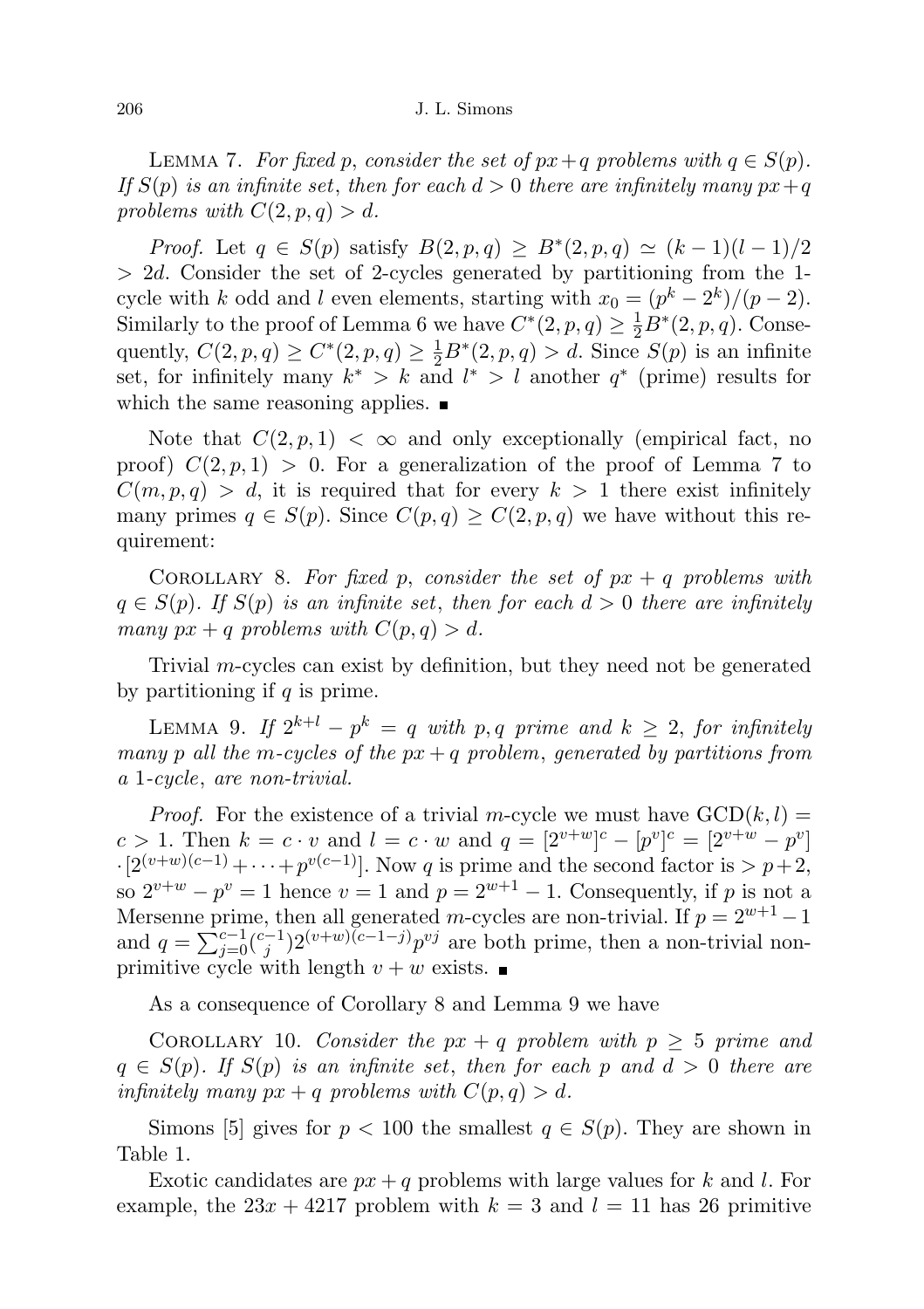cycles, and the  $97x + 32641759$  problem with  $k = 3$  and  $l = 22$  has 92 primitive cycles.

| $\boldsymbol{p}$ | q    | $\boldsymbol{p}$ | q      | $\boldsymbol{p}$ | $\boldsymbol{q}$ |
|------------------|------|------------------|--------|------------------|------------------|
| 5                | 3    | 31               | 1087   | 67               | 28279            |
| 7                | 79   | 37               | 6823   | 71               | 126031           |
| 11               | 7    | 41               | 367    | 73               | 125743           |
| 13               | 1879 | 43               | 199    | 79               | 1951             |
| 17               | 223  | 47               | 30559  | 83               | 1303             |
| 19               | 151  | 53               | 29959  | 89               | 271              |
| 23               | 4217 | 59               | 29287  | 97               | 32641759         |
| 29               | 7351 | 61               | 520567 |                  |                  |

**Table 1.**  $px + q$  problem (q minimal) with primitive cycles

We computed  $C(p,q)$  for  $p=5,7$  and  $q \in S(p)$   $(q < 10^6)$ . These are presented in Table 2.

| q              | $_{k}$         | l  | $C(5,q) \geq$ | q      | $\boldsymbol{k}$ | l              | $C(7,q) \geq$ |
|----------------|----------------|----|---------------|--------|------------------|----------------|---------------|
| 3              | 3              | 4  | 3             | 79     | $\overline{2}$   | 5              | 3             |
| $\overline{7}$ | $\overline{2}$ | 3  | 3             | 463    | $\overline{2}$   | $\overline{7}$ | 5             |
| 103            | $\overline{2}$ | 5  | 3             | 1999   | $\overline{2}$   | 9              | 5             |
| 131            | 3              | 5  | 9             | 5791   | 4                | 9              | 62            |
| 487            | $\overline{2}$ | 7  | 4             | 30367  | 4                | 11             | 95            |
| 971            | 5              | 7  | 66            | 32719  | $\overline{2}$   | 13             | 7             |
| 1423           | 4              | 7  | 37            | 130729 | 3                | 14             | 40            |
| 8167           | $\overline{2}$ | 11 | 6             | 131023 | $\overline{2}$   | 15             | 8             |
| 13259          | 5              | 9  | 173           | 521887 | 4                | 15             | 206           |
| 32143          | $\overline{4}$ | 11 | 95            |        |                  |                |               |
| 130447         | 4              | 13 | 140           |        |                  |                |               |
| 259019         | 5              | 13 | 489           |        |                  |                |               |

**Table 2.**  $C(5, q)$  and  $C(7, q)$  as a function of k and l

Notice that  $B^*(p,q)$  is an increasing function of k and l. These tables confirm that  $C(p, q) \simeq B(p, q) \geq B^*(p, q)$  is an increasing function of k and l.

**4. Remarks.** 1. The infinity of  $S(p)$  is a conjecture (as the Mersenne conjecture). We found that 3, 7, 103, 131, 487, 971, 1423, 8167, 13259, 32143, 130447, 259019, 1706527, 4191179, 16699091, 16774091, 18280739, 33163807,  $\ldots \in S(5)$ . This  $S(p)$  conjecture is milder than the Mersenne conjecture because  $k \geq 2$  instead of  $k = 0$  is required for the primality of q.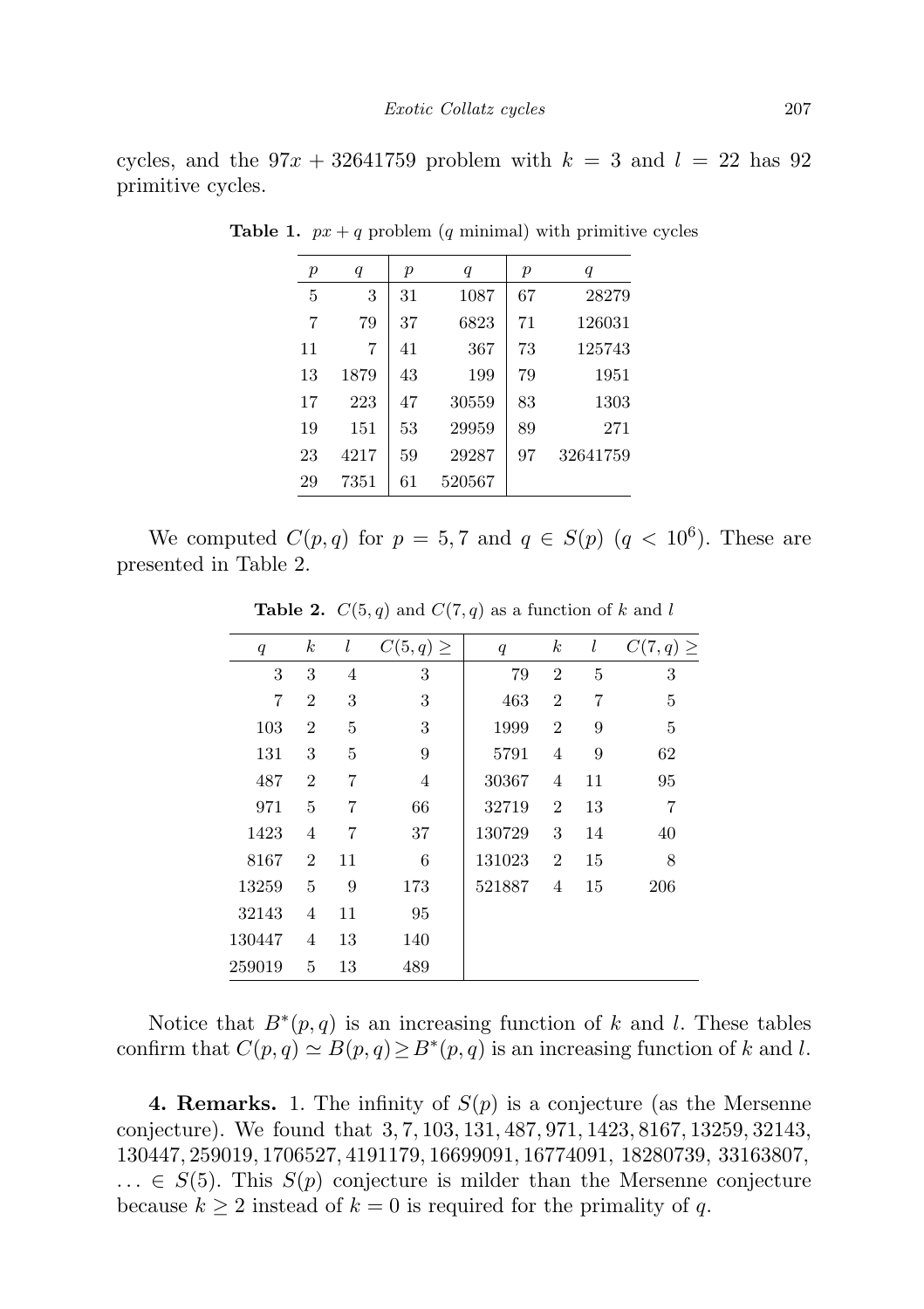## 208 J. L. Simons

2. If  $q \in S(p)$  and  $C(1, p, q) = 1$ , then  $B^*(p, q)$  can easily be calculated. Let  $v(a, b)$  be the number of (cyclic) different and  $w(a, b)$  be the total number of b-partitions of a. For fixed k and l (note that  $l > k$ ) there are: one 1-cycle,  $v(k, 2) \cdot w(l, 2)$  2-cycles etc. We checked that in many cases (not always) this lower bound equals the empirically found number of primitive cycles for  $p = 5, 7$ . Exceptions are the  $5x + 7$  problem with no primitive 1-cycle and the  $3x + 463$  problem with an extra 3-cycle.

3. For the  $px+q$  problem, the minimal elements in found cycles of equal length show a regular pattern. Let  $x_0(m, j)$  be the minimal element of the jth primitive m-cycle. From the matrix system (1) it follows for  $m = 2, k_0 =$  $k-1, l_0 = j$  that

(5) 
$$
x_0(2,j) = \frac{p^k - 2^k}{p - 2} + (2^j - 1) \cdot 2^{k-1}.
$$

A similar expression can be found for  $x_1(2, j)$ . For small j we have  $x_0 < x_1$ and consequently successive minima of 2-cycles for  $j = 1, \ldots, l - 1$  differ by successive powers of 2. Because the minimal element is  $\min(x_0, x_1)$  this regular pattern can be disturbed for larger j.

4. For the  $23x + 4217$  problem all cycles have length 14 with  $k = 3$ and  $l = 11$ . We found next to  $x_0(1, 1) = 579$  the sequence of minima:  $x_0(2, j) = 583, 591, 607, 639, 703, 831, 1087$  for 2-cycles. The next elements of this sequence: 1599, 2623, 4671, appear to be local minima in a 2-cycle, while the global minima are 929, 729, 629. They form the beginning of a similar sequence for the global minima of 3-cycles. So next to  $x_0(2, 9) = 929$ we found  $x_0(3, j) = 961, 1025, 1152, 1409$  for 3-cycles etc.

5. For the  $7x + 521887$  problem,  $k = 4$  and  $l = 15$ . From partitioning we found 204 cycles  $(m \leq 4)$  with length 19 and with  $x_0(m, j)$  in a regular pattern. We found two extra cycles  $(m = 5, 6)$  with length 38 and with a minimal element smaller than  $x_0(1, 1)$ .

6. In this paper we have proved that  $C(p,q)$  can be arbitrarily large. In view of the regular behavior of the minimal  $x_i$  over the cycles we did not apply transcendence theory (as in [5]) to exclude cycles with large cycle length. This leaves theoretically open that  $C(5, q)$  and  $C(7, q)$  are greater than the numbers indicated in Table 2.

## References

- [1] E. G. Belaga and M. Mignotte, Cyclic structure of dynamical systems associated with the  $3x+d$  extensions of Collatz problem, http://www-irma.u-strasbg.fr/irma/publications/2000/00017.shtml.
- [2] T. Brox, Collatz cycles with few descents, Acta Arith. 92 (2000), 181–188.
- [3] J. C. Lagarias, The set of rational cycles for the  $3x + 1$  problem, ibid. 56 (1990), 33–53.